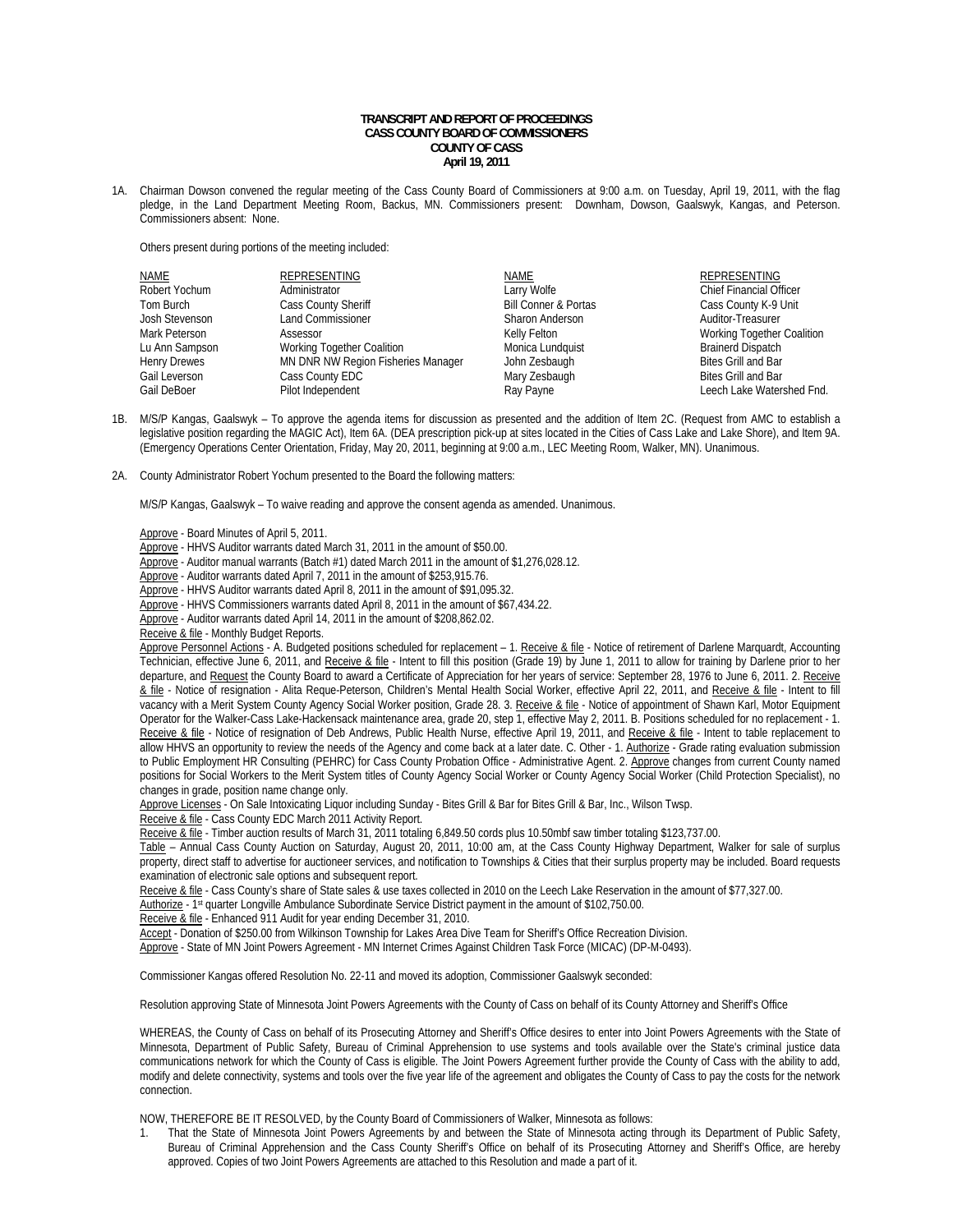- 2. That the Sheriff, Tom Burch, or his or her successor, is designated the Authorized Representative for the Cass County Sheriff's Office. The Authorized Representative is also authorized to sign any subsequent amendment or agreement that may be required by the State of Minnesota to maintain the Cass County's connection to the systems and tools offered.<br>That the County Attorney, Christopher Strandlie, or his or her successor
- 3. That the County Attorney, Christopher Strandlie, or his or her successor, is designated the Authorized Representative or the Prosecuting Attorney. The Authorized Representative is also authorized to sign any subsequent amendment or agreement that may be required by the State of Minnesota to maintain the Cass County's connection to the systems and tools offered by the State.
- That Jim Dowson, the Board Chairman of the Cass County Board of Commissioners and Robert H. Yochum, the County Administrator, are authorized to sign the State of Minnesota Joint Powers Agreements.

Resolution No. 22-11 was adopted by majority vote: Ayes: Downham, Dowson, Gaalswyk, Kangas, Peterson. Nays: None.

Receive & file - 2011 First Quarter ESD Planning and Zoning Activity report.

 Approve - Cass County serving as fiscal agent for Leech Lake Association US Forest Service Secure Rural Schools Program grant proposal amount of \$110,715 - "Stopping Zebra Mussels".

Approve - Participation in the collaborative project of the Northwest Consortium to provide support services to individuals and families who experience long-term homelessness grant on behalf of BI-CAP Community Action Agency.

Approve - 2011 HHVS Amendment to the Home and Community-Based Services Contract effective through December 31, 2011 - Grand Itasca Clinic/Homecare.

Approve - HHVS Group Residential Housing Agreements January 1, 2011 through December 31, 2012 – Gramma Jo's; Laurel Lodge Assisted Living; Don and June Hanson; Memory Care Cottages; May Creek Lodge; John and Teresa Smith; Bookside Comfort Care; Riverside Assisted Living Pillager.

Accept - MnCHOICES Technology Grant (#444754) in the amount of \$4,875.00 no County match - to be used to purchase hardware to run the MnCHOICES assessment tool based on their specifications.

Approve - Cass County Family Center quarterly reporting and payment of quarterly expense reports totaling \$18,080.23, and receive & file 2010 Cass County Family Center Annual Reports.

Approve - HHVS fee increase for Skilled Nursing visits to \$165 and Home Health Aide to \$70 per visit as recommended by the Medicare Cost Study and the HHVS Advisory Committee effective June 1, 2011.

Table - Fraud Prevention Investigation Regional Plan and Grant Application for Cass County in the amount of \$80,000.00 in each of the State fiscal years 2012 and 2013. Board requests an explanation of current related programs at the Tuesday, May 3, 2011 Commissioners Board Meeting.

 Approve - Expenditure not to exceed \$7,000 (from HHVS current budget or reserve funds) to establish a private office work station within HHVS Accounting.

Receive & file - Cass County's Statewide Health Improvement Program (SHIP) Update.

 M/S/P Kangas, Gaalswyk – To accept the apparent low bid for site preparation (\$88.95/acre) and mechanical release (\$37.95/acre) of pine plantations to A&K Contracting. Unanimous.

| Contractor<br>Future Forests Inc.                            | Site Prep<br>Chemical/gallon<br>(Garlon Forestry) \$100.00/gallon<br>(Accord XRT) \$32.00/gallon | Site Prep<br>Trench &<br>Herbicide Cost<br>\$97.00/acre | Release<br>Chemical/gallon<br>(Garlon Forestry) \$100.00/gallon<br>(Accord XRT) \$32.00/gallon        | Release<br>Mechanical<br><b>Application Cost</b><br>\$60,00/acre |
|--------------------------------------------------------------|--------------------------------------------------------------------------------------------------|---------------------------------------------------------|-------------------------------------------------------------------------------------------------------|------------------------------------------------------------------|
| A&K Contracting                                              | (Garlon XRT) \$88.50/gallon<br>(Accord XRT) \$21.50/gallon                                       | \$88,95/acre                                            | (Garlon Forestry) \$88.50/gallon<br>(Accord XRT)\$21.50/gallon<br>(Entry II sarfantant)\$21.00/gallon | \$37.95/acre                                                     |
| <b>A&amp;M Forestry</b><br>John Berendes<br>Mutch's Forestry | No Bid<br>No Bid<br>No Bid                                                                       | No Bid<br>No Bid<br>No Bid                              | Hand Release<br>No Bid<br>No Bid                                                                      | \$158,00/acres<br>No Bid<br>No Bid                               |

M/S/P Kangas, Gaalswyk - To accept the apparent low bid of Scott's Helicopter Service for seeding 136 acres @ \$7.59/acre. Unanimous.

| Bidder                            | <b>Bid Amount</b> |
|-----------------------------------|-------------------|
| <b>Scott's Helicopter Service</b> | \$7.59/acre       |
| Northern Helicopters              | \$9.50/acre       |
| <b>JBird Helicopters</b>          | \$18.60/acre      |
| <b>Teryjon Aviation</b>           | \$9.09/acre       |

Accept - 2011 BWSR Lake Protection Challenge Grant Agreement to Cass County ESD and authorize County Administrator to execute. Approve - Pay request No. 3 (#23685) for Cass County Energy Upgrade Project to CAM in the amount of \$3,000.00. Approve - Pay request No. 4 (#23690) for Cass County Energy Upgrade Project to CAM in the amount of \$2,000.00. Approve - Assessor's Abatements - Daisy Manders - Thunder Lake, Exempt 2010/2011; City of East Gull Lake - East Gull Lake, Exempt 2010/2011; Little Sand Group Home - Remer City, Exempt 2010/2011. Approve - Pay request #3 for Cass County Energy Upgrade Project to Honeywell in the amount of \$76,807.40.

2B. County Administrator Yochum summarized the Personnel Committee of the Board meeting held Tuesday, April 5, 2011 regarding an AFSCME HHVS Unit grievance dated March 31, 2011. In addition, Mr. Yochum reported on a meeting held April 14, 2011 with HHVS management (Wells, Piprude, Yochum) and representatives of the AFSCME HHVS Unit regarding the grievance dated March 31, 2011 and a grievance dated April 5, 2011.

M/S/P Peterson, Kangas – To receive and file notice of the withdrawal of an AFSCME HHVS Unit grievance dated March 31, 2011. Unanimous.

M/S/P Downham, Gaalswyk – To authorize the Personnel Committee of the Board to deny an AFSCME HHVS Unit grievance dated April 5, 2011 absent any additional information before May 3, 2011. Unanimous.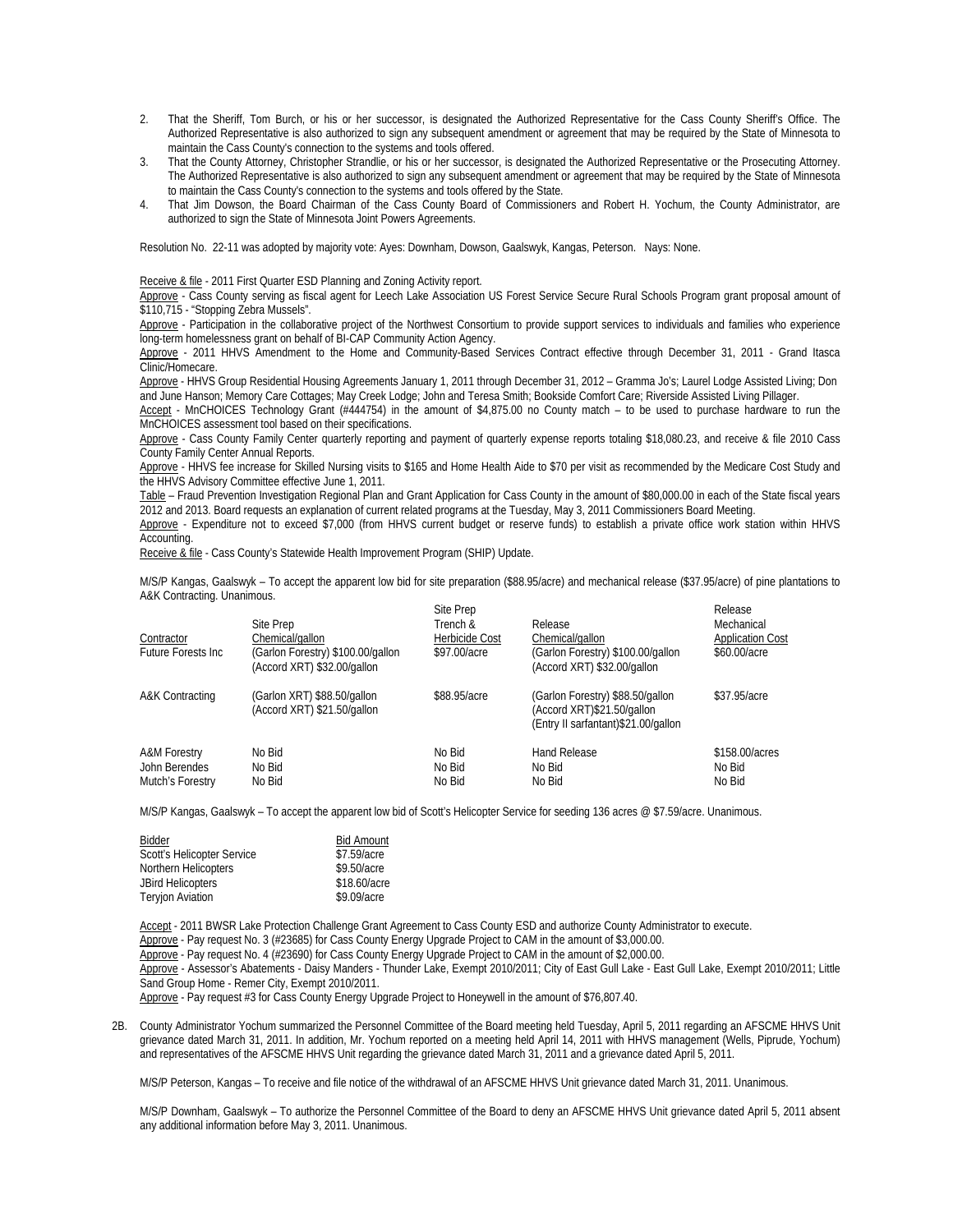2C. Robert Yochum presented correspondence from the Association of Minnesota Counties (AMC) requesting a legislative position on the Minnesota Accountable Government Innovation and Collaboration (MAGIC) Act. AMC reported that a bill will soon be introduced in the MN Legislature that will contain two provisions including - Counties would be statutorily authorized to take any action not prohibited by State law to provide for the health, safety and general welfare of the public, and secondly establish an outcome based waiver process to implement pilot programs. Administrator Yochum will file the related bill with the Board after its introduction.

Commissioner Kangas offered Resolution No. 23 -11 and moved its adoption; Commissioner Gaalswyk seconded:

Minnesota Accountable Government, Innovation and Collaboration (MAGIC) Act

WHEREAS, Minnesota is consistently placed at or near the bottom of national measures that assess the capacity for local government innovation in all 50 states,

WHEREAS, Minnesota and its counties face significant demographic trends that will require innovative approaches to program delivery in order to adequately meet the growing and changing needs of citizens;

WHEREAS, counties with innovative ideas should be provided the requisite opportunity and flexibility to successfully implement those ideas so as to best serve their communities,

WHEREAS, counties across Minnesota boast significant geographic, demographic and economic diversity that thus requires maximum flexibility in programmatic implementation,

WHEREAS, counties are willing and able to identify, implement and methodically verify increased programmatic efficiencies through a process that will cultivate and sustain a strong and trusting state-local partnership, and

WHEREAS, transitioning to an outcomes-based system of program evaluation is in the best interest of every Minnesota citizen and government that desires to maximize public resources and enhance the quality of life in their community to the fullest extent possible,

BE IT THEREFORE RESOLVED that Cass County recommends that the Legislature and governor work cooperatively with all 87 counties to swiftly pass the MAGIC Act into law during the 2011 legislative session, thus implementing a system that will enhance and incent local government efficiency and innovation throughout Minnesota by:

- 1. Allowing counties to take any action not prohibited by state law to provide for the health, safety and general welfare of the public; and
- 2. Creating a measured, outcomes-based waiver process whereby counties, in partnership with the legislative and executive branch of state government, can implement efficiency-based, time-limited pilot programs that are subject to final review by the Legislature and governor and will create a repository of best practices so as to improve long-term policy decisions across the state.

Resolution No. 23-11 was adopted by majority vote: Ayes: Downham, Dowson, Gaalswyk, Kangas, Peterson. Nays: None.

3A. Henry Drewes, MN DNR NW Region Fisheries Manager spoke to the Board regarding a proposed state land acquisition (property on Five Mile Point of Leech Lake) located in Gould Township that would append the 26-acre Aquatic Management Area (AMA) purchased in 2009 to protect one of seven known muskellunge spawning areas in Leech Lake. The Leech Lake muskellunge population is one of Minnesota's most recognizable muskie fisheries, is supported entirely by natural reproduction and the protection of critical spawning habitat is paramount to its future status. The parcel (15-112-3301) is located in Section 12, Government Lot 4; it is 4.15 acres and has 200 feet of shoreline. The property would be designated as a General Use Aquatic Management Area (AMA), open to the public, and as an AMA, the riparian habitat will be protected and preserved.

Mr. Drewes also added that this acquisition is an excellent example of a public/private partnership to protect critical fish habitat for the benefit of public enjoyment, with funding sources include the Lessard-Sams Outdoor Heritage Council, nearly \$26,000 raised in cash by the Leech Lake Area Watershed Foundation and matching funds through the Reinvest in Minnesota (RIM) program, and other donations. Mr. Drewes also reported that he had discussed the Aquatic Management Area with the Gould Town Board and they are in support of the land acquisition, however, expressed concern that State acquisitions could impact the local tax base. Mr. Drewes assured the Township supervisors that DNR's sole purpose of lakeshore acquisition is to protect high value riparian and near-shore aquatic habitats for the long term well being of the sport fishery and for public enjoyment..

Mr. Drewes also informed the Board of a second parcel on Leech Lake that is being considered for acquisition. This is a 4.2 acre parcel on Otter Tail Point adjacent to a large embayment known as Lost Lake. This acquisition would protect 1,700 feet of lake shore adjacent to some high quality panfish and largemouth bass spawning areas. The parcel includes approximately three acres of wetland and just over an acre of forest upland.

Commissioner Downham offered Resolution No. 24 -11 and moved its adoption; Commissioner Peterson seconded:

## Review of Proposed State Land Acquisition

In accordance with Minnesota Statutes 84.944, Subd. 3 and 97A.145, Subd. 2, the Commissioner of the Department of Natural Resources on April 19, 2011 provided the county board with a description of lands to be acquired by the State of Minnesota for Aquatic Management Area purposes.

Lands to be acquired are described as follows: Property located in Gould Township (Twp143 N, Rng 29 W), Section 12, Government Lot 4. This property is on Five Mile Point of Leech Lake, parcel number 15-112-3301. Altogether, the property totals approximately 4.15 acres with 200 feet of shoreline on Five Mile Point. Immediately offshore is one of seven known muskellunge spawning areas. The Leech Lake muskellunge population provides one of Minnesota's most important muskellunge resources. This population is maintained entirely by natural reproduction; thus, protection of necessary spawning habitats is paramount to the population's future status. The property would be designated as a General Use Aquatic Management Area (AMA) open to the public. As an AMA, the riparian habitat and near-shore areas will be protected and preserved.

IT IS HEREBY RESOLVED, by the Board of County Commissioners of Cass County on April 19, 2011 that the State's proposed acquisition of the attached described property be approved.

Resolution No. 24-11 was adopted by majority vote: Ayes: Downham, Dowson, Gaalswyk, Kangas, Peterson. Nays: None.